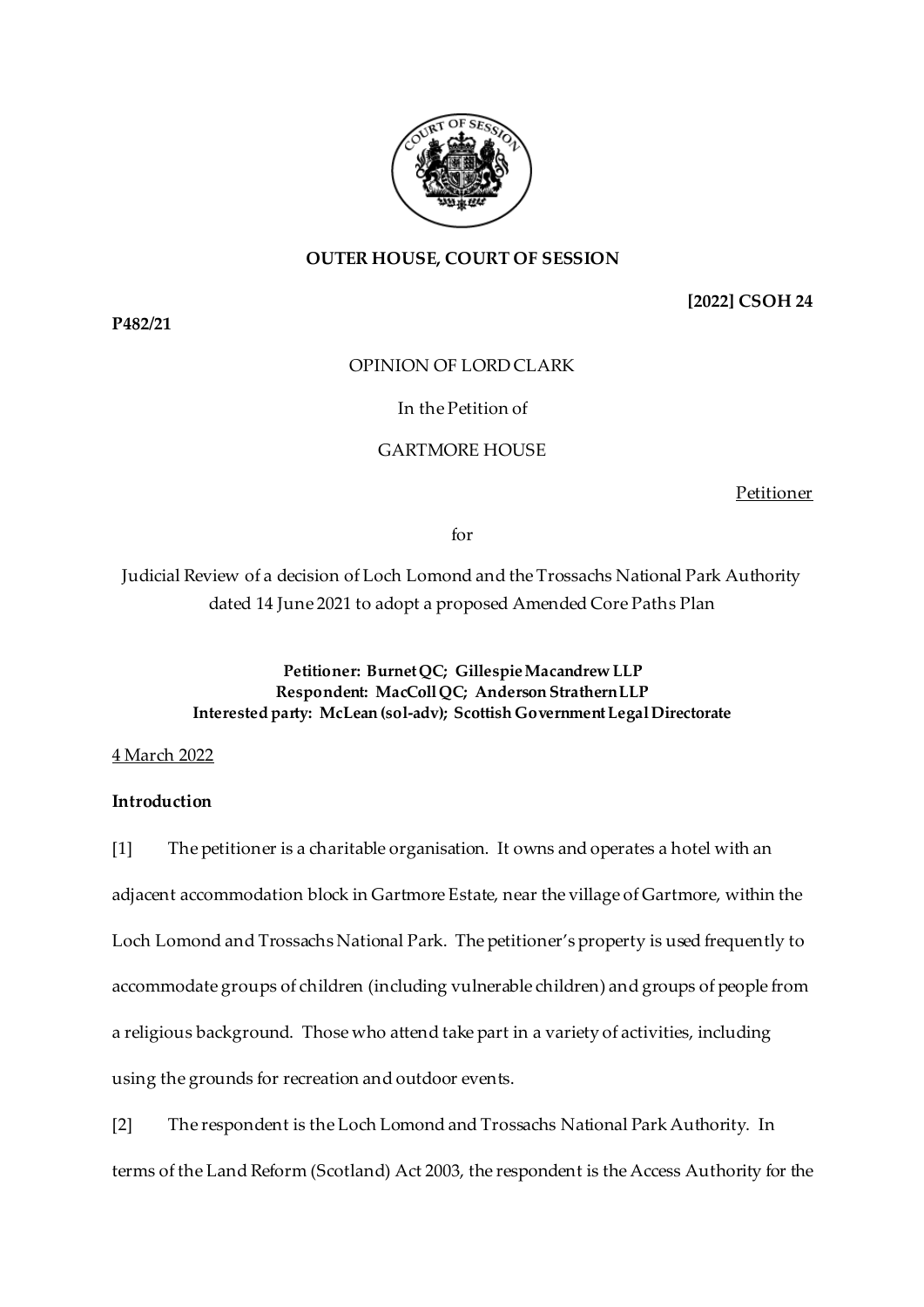area in which the petitioner's property is situated. In that capacity, in 2021 the respondent adopted what is described as an amended Core Paths Plan for the Loch Lomond and Trossachs National Park. The Scottish Ministers directed the respondent to adopt it. The amended Core Paths Plan allows public access through routes located within the grounds of the petitioner's property.

[3] The petitioner seeks reduction of the amended Core Paths Plan and, if deemed necessary, reduction of the direction from the Scottish Ministers. Reduction is sought on the basis that the adoption was unlawful because the respondent and the Scottish Ministers failed to apply the correct test for the addition of new paths under the 2003 Act (ground 1) and, separately, also failed to comply with their duties under the Equality Act 2010 (ground 2). The respondent lodged answers to the petition, denying these contentions, as did the Scottish Ministers who entered the process as the interested party. A preliminary point was also raised by the respondent, that its decision to adopt the amended Core Paths Plan was not amenable to judicial review as the respondent was bound by statute to follow the direction of the Scottish Ministers.

### **Background**

[4] In 2010 the respondent adopted the original Core Paths Plan for the area, which did not include any core paths across the petitioner's property. Between November 2018 and April 2019, the respondent carried out a formal public consultation in relation to proposed changes to the original Core Paths Plan. Among other things, the respondent proposed two additional core paths (proposed paths ADD23 and ADD27), situated in part within the petitioner's property, to be added to the network of core paths for the area. The proposed added paths would run through the petitioner's property close to the accommodation block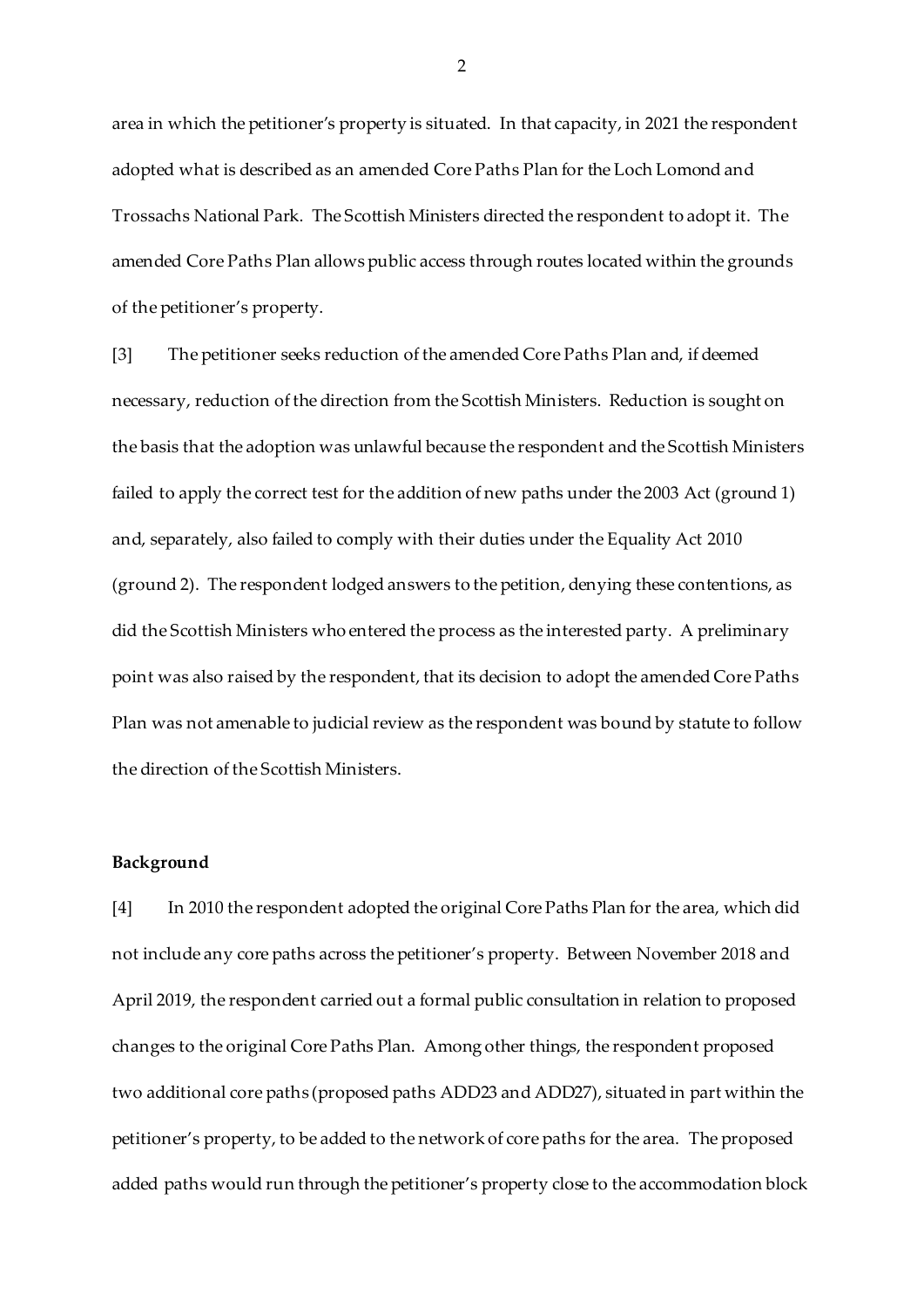and the land used by visiting groups. In a letter to the respondent dated 15 February 2019 and in a further letter from its agents dated 28 October 2019 the petitioner objected to the additional core paths being added to the network. The respondent refused to amend the proposed amended Core Paths Plan and submitted the petitioner's representations to the Scottish Ministers as an outstanding objection. The Scottish Ministers directed that a public inquiry be held. The Ministers appointed one of their reporters to hold an inquiry. The petitioner's agents made written submissions to the Reporter on 16 April 2020 and 11 June 2020.

[5] The Reporter submitted his report and recommendation to the Scottish Ministers on 10 December 2020. The report recommended that the proposed additional paths within Gartmore Estate be included in the amended Core Paths Plan. The Reporter's conclusions in relation to the objections of the petitioner include the following:

"8. I agree that the village of Gartmore is already well-provided with core paths. However, three of these utilise public roads, and so are not ideal, in my mind, for the purpose of giving public access to the area surrounding the village. I therefore consider that the addition of paths ADD23 and ADD27 will provide a significant benefit to the sufficiency of the network by giving the public a better opportunity to access the area off-road.

…

17. It is important that the safety and wellbeing of guests and clients is safeguarded, particularly children and vulnerable people. However it does not seem to me unusual to have such groups undertaking activities, in a managed setting and in line with appropriate safeguarding measures and risk assessments, in areas to which the public is also encouraged to take access. Examples include the activities of cubs and brownies, and school sports days that can take place in public parks.

18. Above, the authority describes how this interaction could be managed with, for instance temporary signage and diversions while activities are taking place, and having staff on-hand to provide advice and manage any interactions. The authority has offered to work with the objectors to prepare an access management plan. All-in-all, for the reasons stated, I do not consider that the difficulties raised by the objectors appear insurmountable".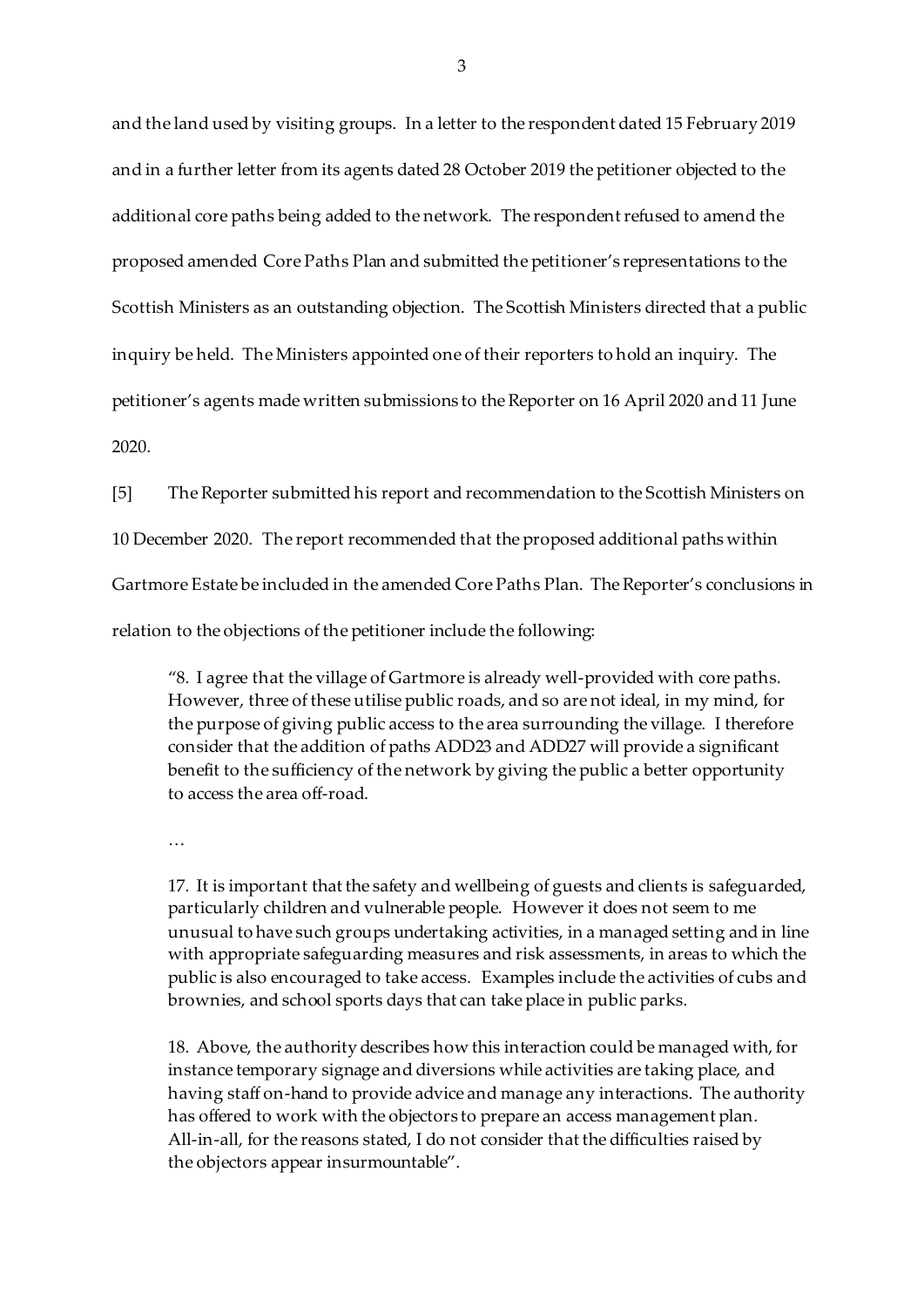[6] By letter dated 23 March 2021 the Scottish Ministers accepted the Reporter's recommendation and directed the respondent to adopt the amended Core Paths Plan in line with the recommendations in the report. On 14 June 2021, the respondent's board resolved to adopt the amended Plan.

## **Statutory provisions and guidance**

# *Ground 1*

[7] The concept of "Core paths" was introduced by section 17 of the Land Reform

(Scotland) Act 2003:

"17 Core paths plan

(1) It is the duty of the local authority, not later than 3 years after the coming into force of this section, to draw up a plan for a system of paths ('core paths') sufficient for the purpose of giving the public reasonable access throughout their area.

…

- (3) In drawing up the plan, the local authority shall have regard to-
	- (a) the likelihood that persons exercising rights of way and access rights will do so by using core paths;
	- (b) the desirability of encouraging such persons to use core paths; and
	- (c) the need to balance the exercise of those rights and the interests of the owner of the land in respect of which those rights are exercisable."
- [8] Section 18 of the 2003 Act requires each local authority, or Access Authority such as

the respondent, to undertake a formal public consultation exercise prior to adopting a Core

Paths Plan for its area. To be effective a Core Paths Plan requires to be adopted by the

Access Authority in terms of the 2003 Act. It is only on adoption by the authority that a

Core Paths Plan or amended Core Paths Plan comes into effect.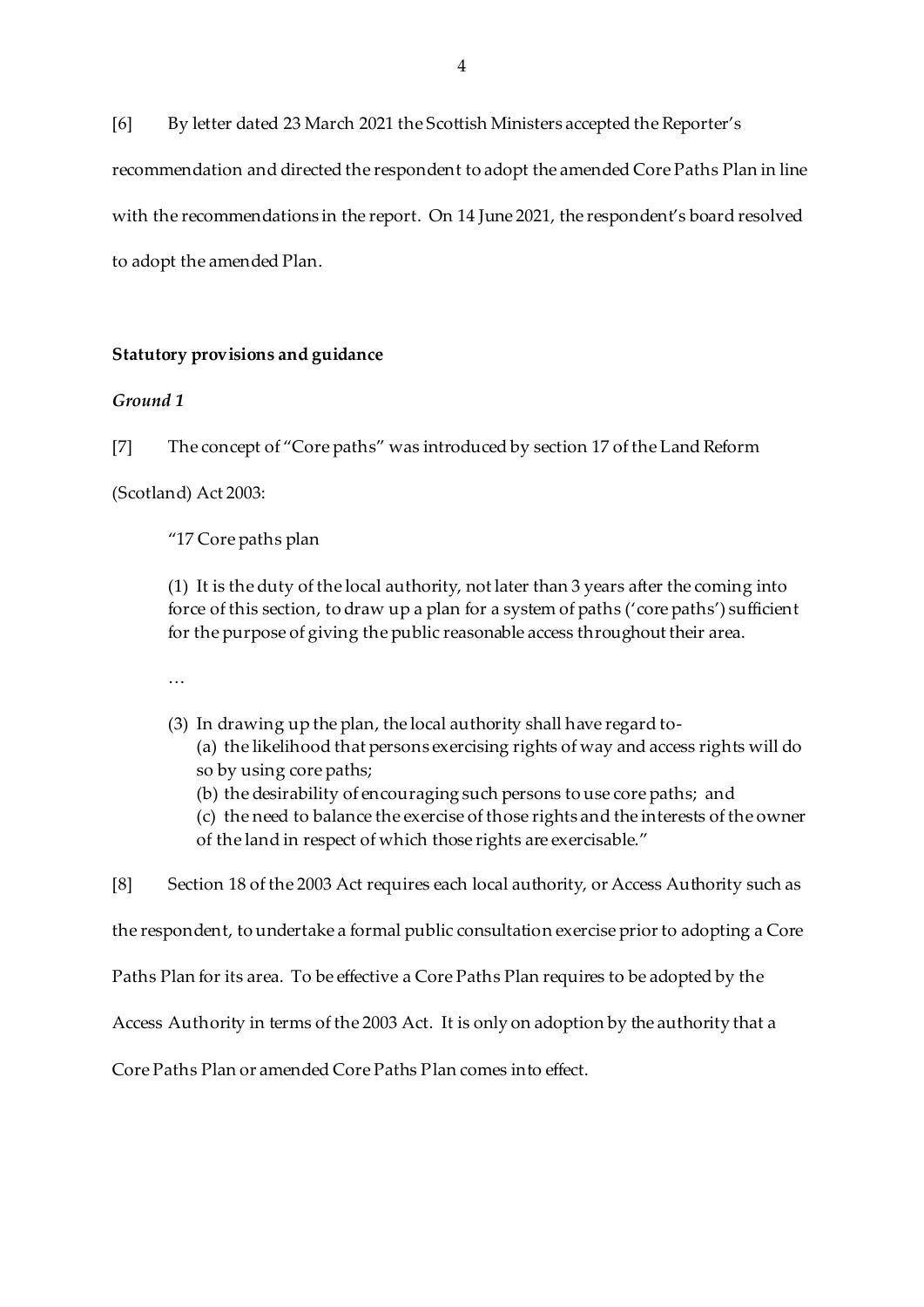[9] Further provisions are made in relation to the review and amendment of a Core

Paths Plan, under sections 20 and 20A of the 2003 Act (as amended and introduced by

the Land Reform (Scotland) Act 2016):

"20Review and amendment of core paths plan

(1) A local authority

(a) must review the plan adopted under section 18 (or that plan as amended under this section or section 20C) if Ministers require them to do so, (b) may review such a plan if they consider it appropriate to do so for the purpose of ensuring that the core paths plan continues to give the public reasonable access throughout their area.

…

(6) Where, following a review of a plan under subsection (1) above, the local authority consider that the plan should be amended so as to include a further path, waterway or other means of crossing land such as is mentioned in section 17(2) above, the authority shall draw up an amended plan…

20A Review and amendment of core paths plan: further procedure

(1) Where, following a review of a plan under section 20(1), the local authority consider that a plan should be amended, the local authority must—

- (a) give public notice of the amended plan and any maps it refers to,
- (b) make the original plan and the amended plan and any such maps available
- for public inspection for a period of not less than 12 weeks, and

…

(3) If an objection is made and not withdrawn, the local authority must not adopt the amended plan unless Ministers direct them to do so.

…

(5) Where an objection remains unwithdrawn, Ministers must not make a direction without first causing a local inquiry to be held into whether the amended plan (or, as the case may be, the modified amended plan) will, if adopted, fulfil the purpose mentioned in section 17(1).

…

(8) Following the publication of the report by the person appointed to hold the inquiry, Ministers may (but need not) direct the local authority to adopt the amended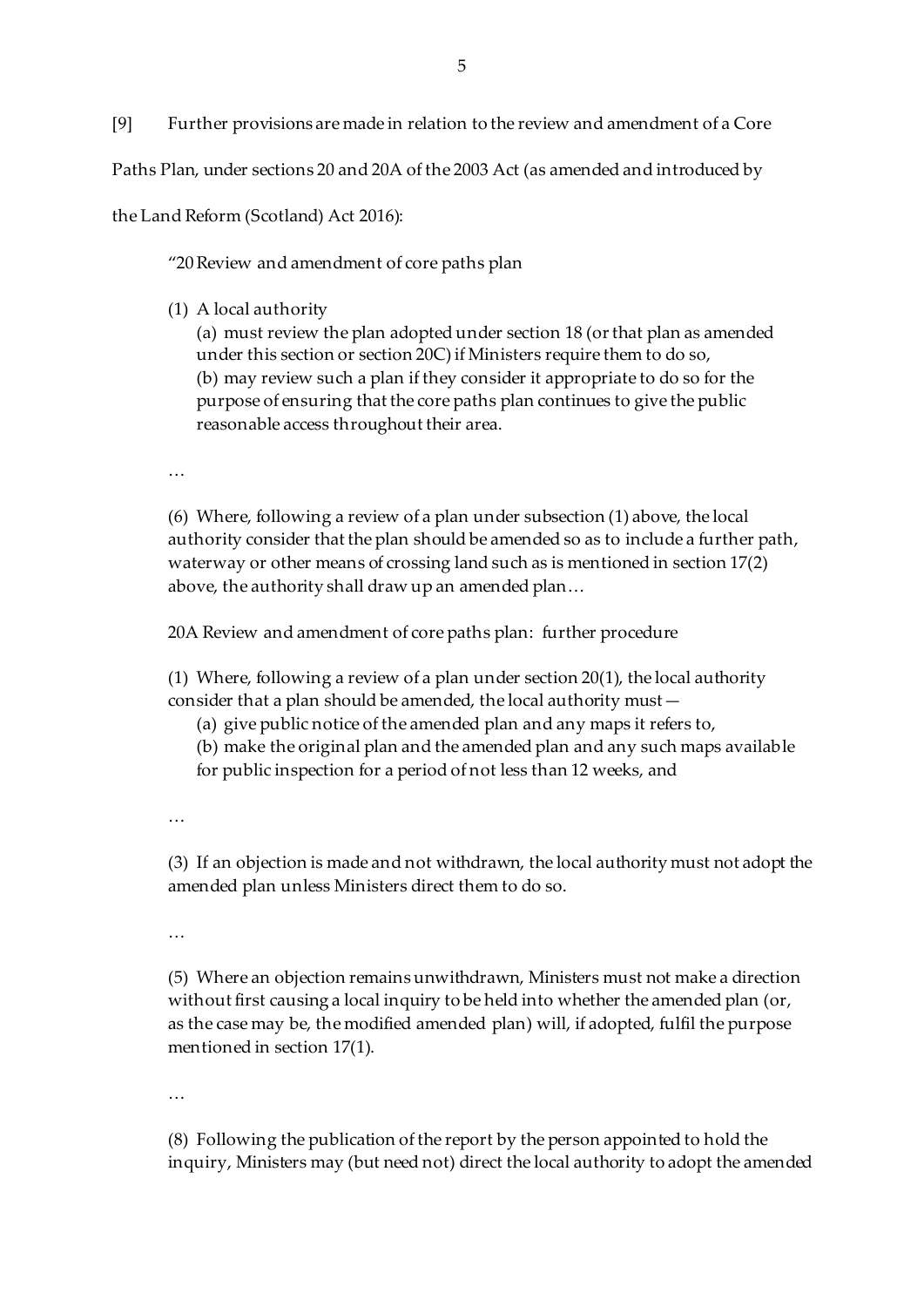plan (or, as the case may be, the modified amended plan) either as drawn up under section 20 or with such modification as Ministers specify in the direction.

- (9) On adopting the amended plan, the local authority must—
	- (a) give public notice of the adoption of the amended plan…"

[10] The Scottish Government issued guidance, entitled "Part 1 Land Reform (Scotland)

Act 2003 - Guidance for Local Authorities and National Park Authorities". In relation to

section 17, the guidance states:

"The planning of a core path system which is 'sufficient' for this purpose under the Act should be based on local consultations. The local authority in drawing up the plan should particularly involve the local access forum as a major consultee. Core paths should aim to meet the needs of the whole community, including visitors, and the system should contribute to achieving key public policy objectives including health, sustainable transport, social inclusion and rural regeneration. The system will need to be achievable and sustainable, so will also take account of resource availability".

In relation to section 20(1), the guidance states:

"It is expected that when drawing up the core path plan, local authorities will need to consider what the access requirement will be and to take a 'holistic' view of those requirements to ensure that they are met within the plan. This should ensure that there should not be a frequent need for local authorities to add new paths to the core path plan.

However, it is also recognised that circumstances will change over time, and the plan should not be seen as a finite document, but be capable of developing to reflect requirements. Authorities should, when they consider it appropriate, review their core paths plans to ensure that at any given time they continue to meet the current requirements for core paths in their areas, either through removals or diversions or through additional core paths."

# *Ground 2*

# [11] Section 149 of the Equality Act 2010 ("the Equality Act") provides:

"149 Public sector equality duty

(1) A public authority must, in the exercise of its functions, have due regard to the need to —

(a) eliminate discrimination, harassment, victimisation and any other conduct that is prohibited by or under this Act;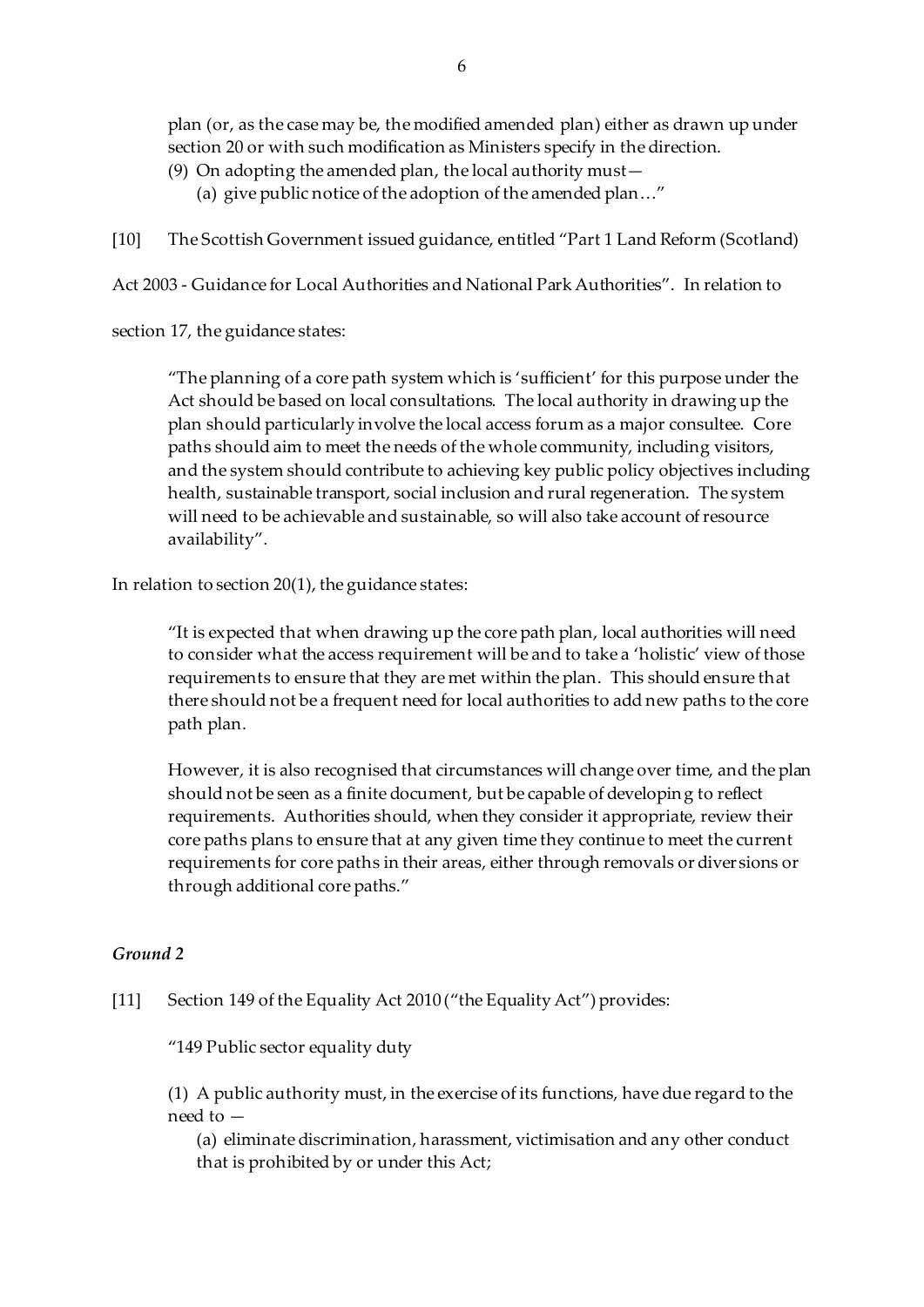(b) advance equality of opportunity between persons who share a relevant protected characteristic and persons who do not share it;

(c) foster good relations between persons who share a relevant protected characteristic and persons who do not share it.

(2) A person who is not a public authority but who exercises public functions must, in the exercise of those functions, have due regard to the matters mentioned in subsection (1).

(3) Having due regard to the need to advance equality of opportunity between persons who share a relevant protected characteristic and persons who do not share it involves having due regard, in particular, to the need to-

(a) remove or minimise disadvantages suffered by persons who share a relevant protected characteristic that are connected to that characteristic;

(b) take steps to meet the needs of persons who share a relevant protected

characteristic that are different from the needs of persons who do not share it;

(c) encourage persons who share a relevant protected characteristic to participate in public life or in any other activity in which participation by such persons is disproportionately low.

(4) The steps involved in meeting the needs of disabled persons that are different from the needs of persons who are not disabled include, in particular, steps to take account of disabled persons' disabilities.

(5) Having due regard to the need to foster good relations between persons who share a relevant protected characteristic and persons who do not share it involves having due regard, in particular, to the need to–

(a) tackle prejudice, and

(b) promote understanding.

(6) Compliance with the duties in this section may involve treating some persons more favourably than others; but that is not to be taken as permitting conduct that would otherwise be prohibited by or under this Act.

(7) The relevant protected characteristics are–

age; disability; gender reassignment; pregnancy and maternity; race; religion or belief; sex; sexual orientation."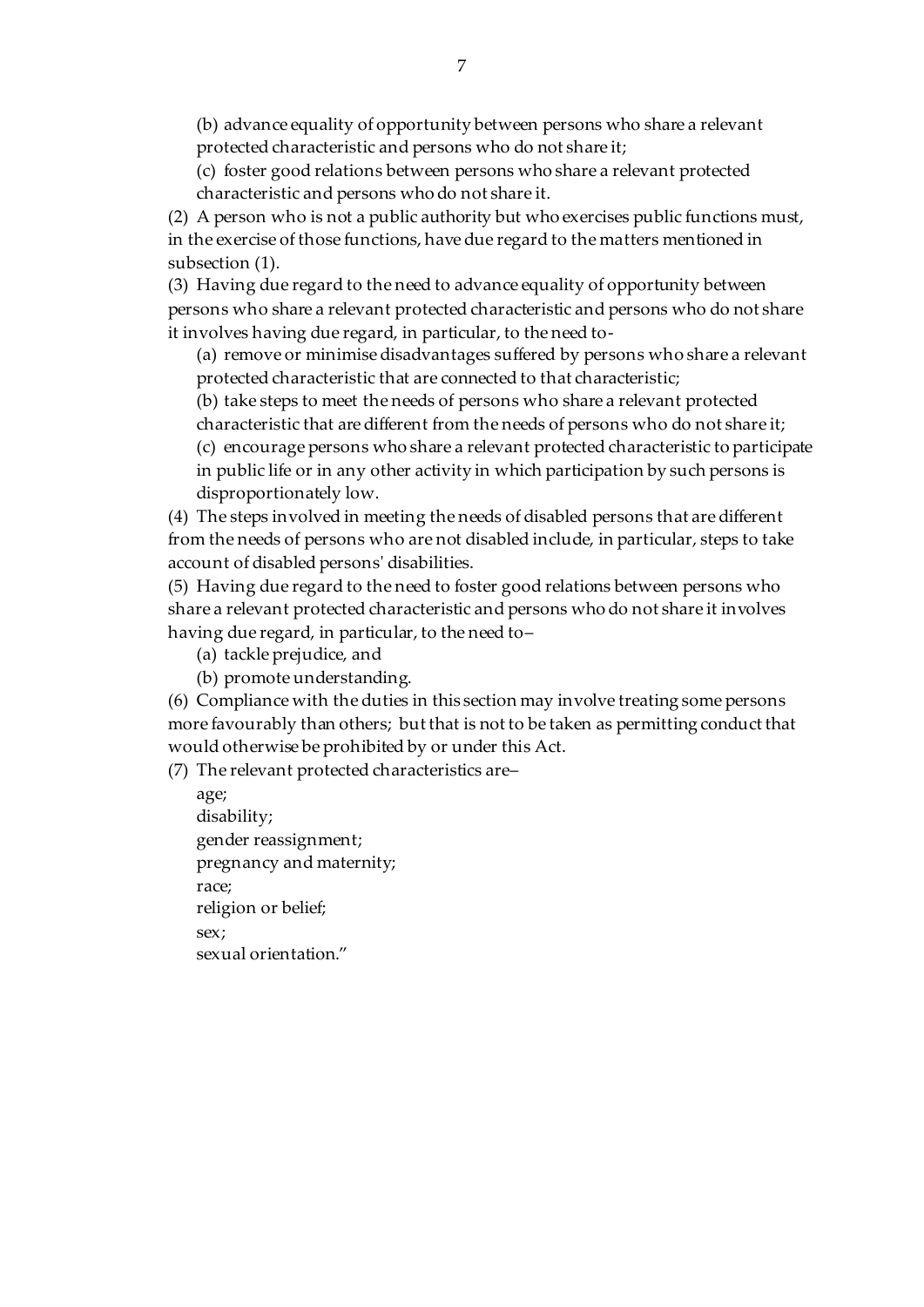### **Submissions**

#### *Submissions for the petitioner*

#### *Preliminary point*

[12] The present proceedings challenge the administrative act of the adoption of the amended Core Paths Plan rather than only the decision taken by the respondent's board on 14 June 2021 to formally approve the adoption. If (as is contended by the petitioner) the adoption is based on a direction that was unlawful on the basis of the grounds identified in the petition, the petitioner is entitled to seek reduction of the plan. Reference was made by analogy to the right to challenge the adoption of a local development plan on the basis of failings in the procedure leading to the adoption of that plan: *Eadie Cairns Ltd* v *Fife Council* [2013] CSIH 109. In any event, duties under the Equality Act 2010 are continuing duties, imposed by primary legislation, that require to be considered at all stages of the process. Given the petitioner's criticisms of the respondent in its submissions to the Reporter, the respondent could have and should have considered that issue again on 14 June 2021.

### *Ground 1: Misinterpretation and misapplication of the statutory test under the 2003 Act*

[13] Paragraph 8 of the Reporter's conclusions (quoted above, at para [5]) indicated that the Reporter had accepted that the village of Gartmore is already well provided with core paths and the additions are to improve the choice and quality of core paths in the area as opposed to being required to reach a sufficiency. The Reporter failed to apply the correct test in terms of section 17(1) of the 2003 Act, that is, to consider whether the public already have reasonable access to the area. He thereby misinterpreted or misapplied the relevant criteria for adding a path to the Core Paths Plan as opposed to providing it as part of the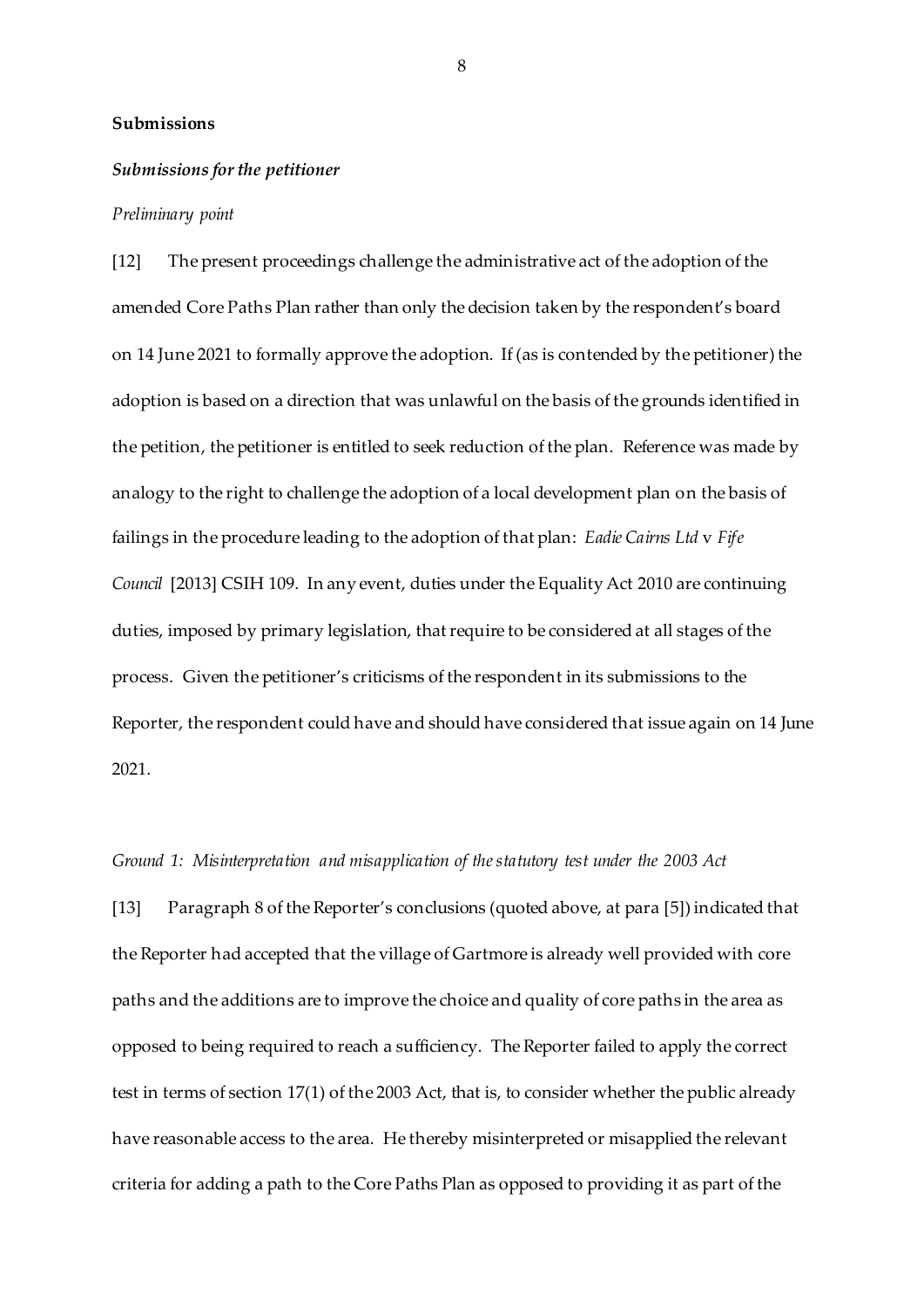original network. His final conclusion that the proposals "meet the Ministers' expectations" for core paths also indicated that he did not concentrate on the question of the sufficiency of the existing network without the proposed additions as opposed to the question of whether the additions would be a desirable improvement.

[14] The question the Reporter, the Scottish Ministers and the respondent required to address was whether the additional paths are necessary to make the network sufficient, not whether it would be improved by the additions. They failed to proceed on that basis and in doing so erred in law. They also failed to give proper, adequate and intelligible reasons for the adoption of the amended Core Paths Plan. The Reporter required to balance the interests of the landowner (and those using the land) against the interests of those who would be exercising the access rights over the core paths not whether, as he said at paragraph 18 (also quoted above at [para [5]) the difficulties for the landowner would be "insurmountable".

#### *Ground 2: Breach of statutory duty under the Equality Act 2010*

[15] A decision-maker ought to record the steps it takes to meet the statutory requirements under the Equality Act 2010 in order to demonstrate it has discharged its duty: *Bracking* v *Secretary of State for Work and Pensions* [2013] EWCA Civ 1345, at [25]. The duty is upon the decision-maker personally. The decision-maker cannot be taken to know what his or her officials know or what may have been in the minds of officials in proffering their advice: *R (National Association of Health Stores)* v *Department of Health* [2005] EWCA Civ 154, at [26]-[27]. The decision-maker must assess the risk and extent of any adverse impact and the ways in which such risk may be eliminated before the adoption of a proposed policy and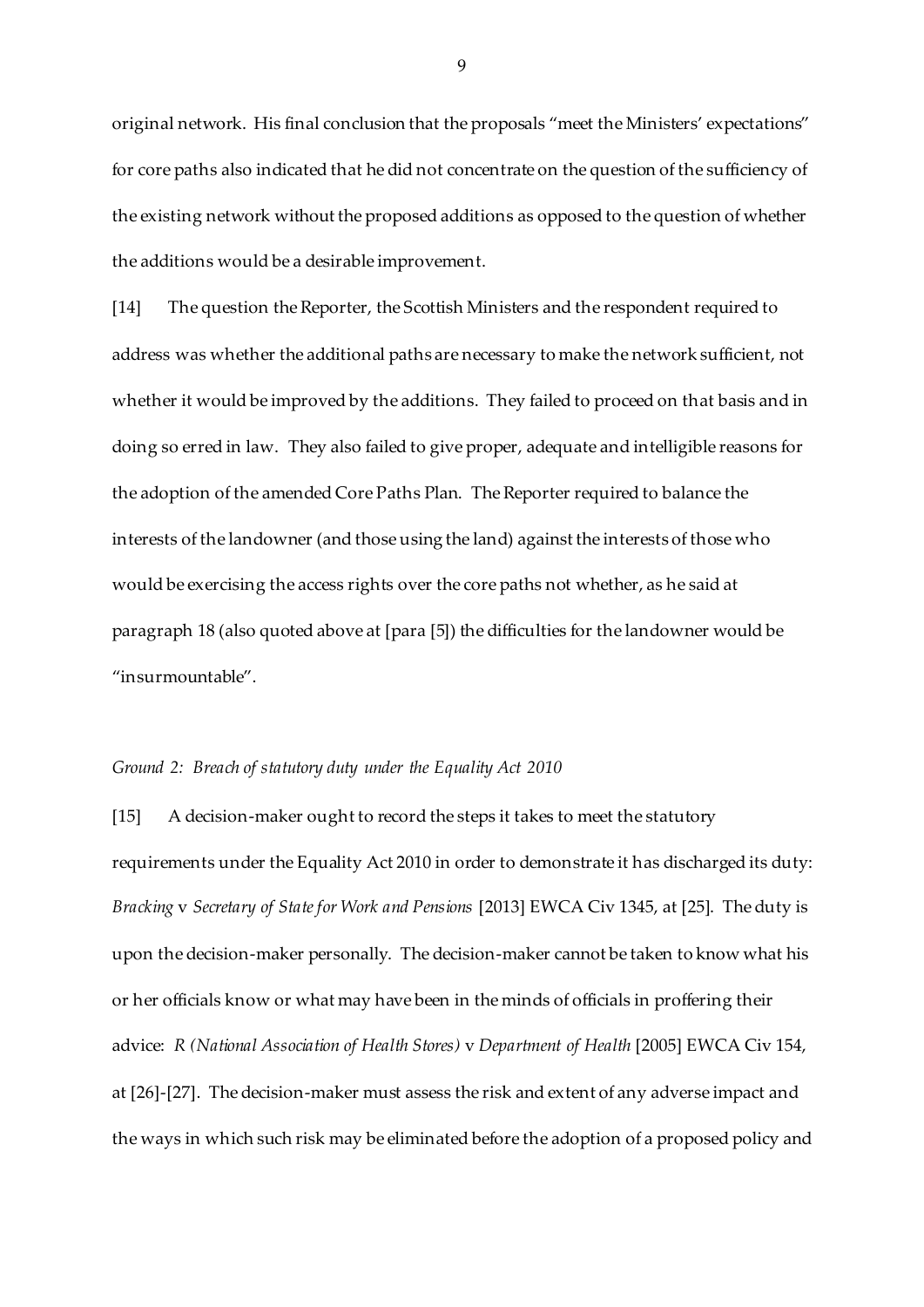not merely as a "rearguard action", following a concluded decision: *Kaur & Shah* v *LB Ealing* [2008] EWHC 2062 (Admin), at [23]-[24].

[16] The petitioner objected to the addition of the additional core paths *inter alia* on the basis that the respondent had failed to properly consider and apply its obligations under the Equality Act 2010. The Reporter, the Scottish Ministers and the respondent failed even to record that the petitioner had made representations to them in relation to their duty under the 2010 Act in relation to the use of the petitioner's land. The Ministers failed to have due regard to the matters set out in section 149 of the 2010 Act and thereby breached their statutory duties under the Act. They also failed to give proper, adequate and intelligible reasons for the decision to adopt the amended Core Paths Plan.

[17] The EQIA dated 29 October 2018 undertaken by the respondent in relation to its proposal to amend the original Core Paths Plan was not adequate to fulfil the respondent's duty when adopting the amended Plan. The respondent's duty and the Ministers' duty under section 149 of the 2010 Act required them to give consideration to the adverse effects which adding core paths could have on persons with protected characteristics, not just to consider whether there were barriers to such persons making representations.

[18] In any event, the duty is on the decision-maker themselves, and it is a continuing and non-delegable duty. In reaching their own decision the Ministers required to consider their own duties under the 2010 Act. They were not entitled to rely on the respondent or the Reporter. Moreover, no mention is made by the Reporter of him being aware of any duty on him, the Scottish Ministers or the respondent as public authorities in terms of the 2010 Act. The Reporter was not considering the protected characteristics of vulnerable children on which the petitioner's submissions were based.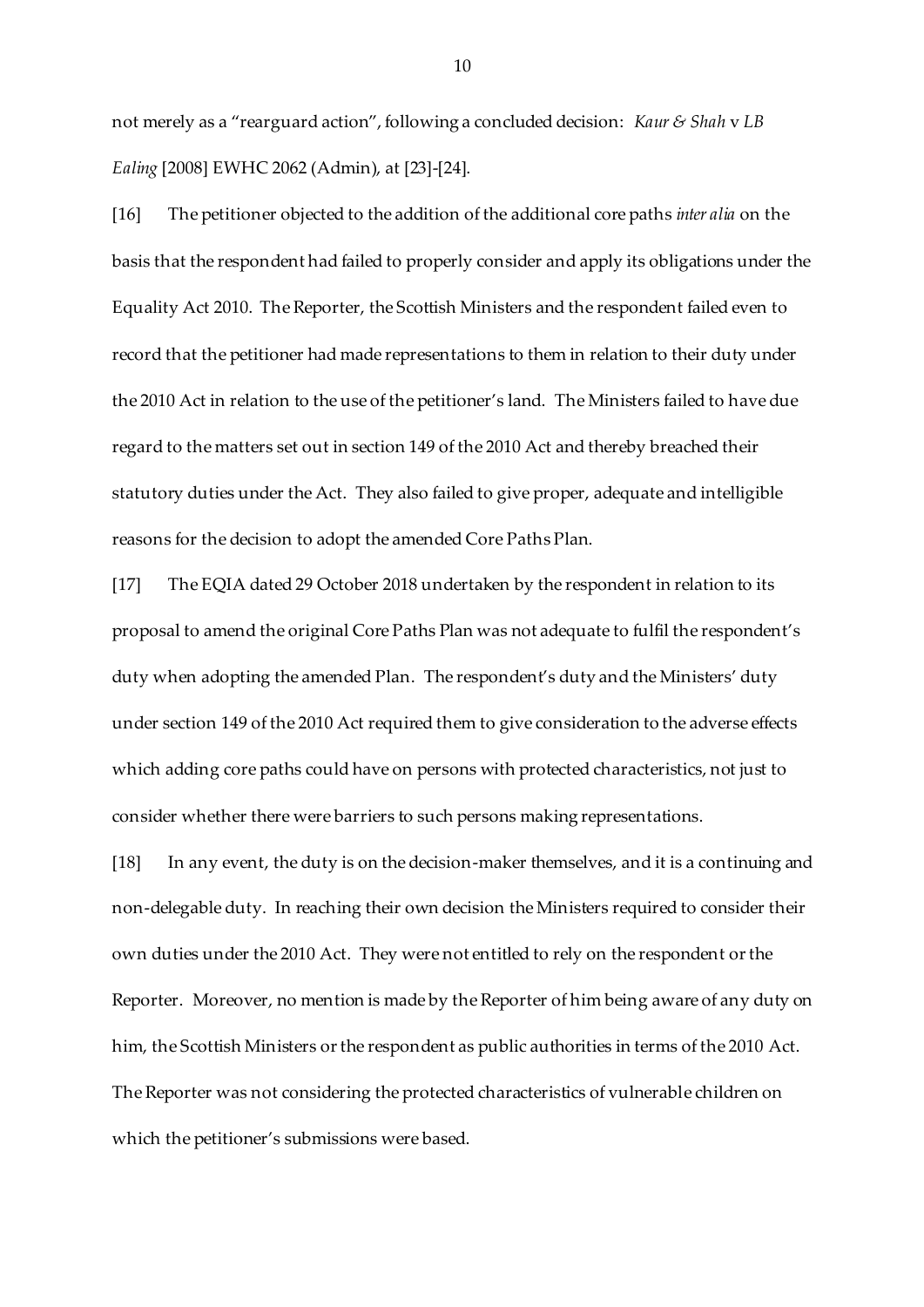### *Submissions for the respondent*

#### *Preliminary point*

[19] The petition should be refused as it seeks reduction of a decision of the respondent which is not susceptible to judicial review. The Scottish Ministers, under and in terms of the 2003 Act, directed the respondent to adopt the amended Core Paths Plan and the 2003 Act required the respondent to comply with that direction. The respondent had no discretion whether or not to comply with the direction.

### *Ground 1: Misinterpretation and misapplication of the statutory test under the 2003 Act*

[20] The Reporter had directly (and properly) addressed himself to the provisions of section 17(1) of the 2003 Act. The Reporter also clearly and properly addressed himself to the issue of the potential impact of the proposed paths on children and vulnerable groups making use of the petitioner's property. He noted in plain terms the petitioner's objections. He then went on to address them in his analysis. Having approached matters in this way, the Reporter was entitled to reach the conclusions he did and to make the recommendations contained in his report. The Reporter provided proper, adequate and intelligible reasons for his recommendations in the Report.

### *Ground 2: Breach of statutory duty under the Equality Act 2010*

[21] The relevant considerations under the Equality Act 2010 were fully taken into account and addressed in the course of the process leading to the adoption of the amended Plan. The potential impact of the proposed paths on those with protected characteristics under the 2010 Act (particularly children and vulnerable groups making use of the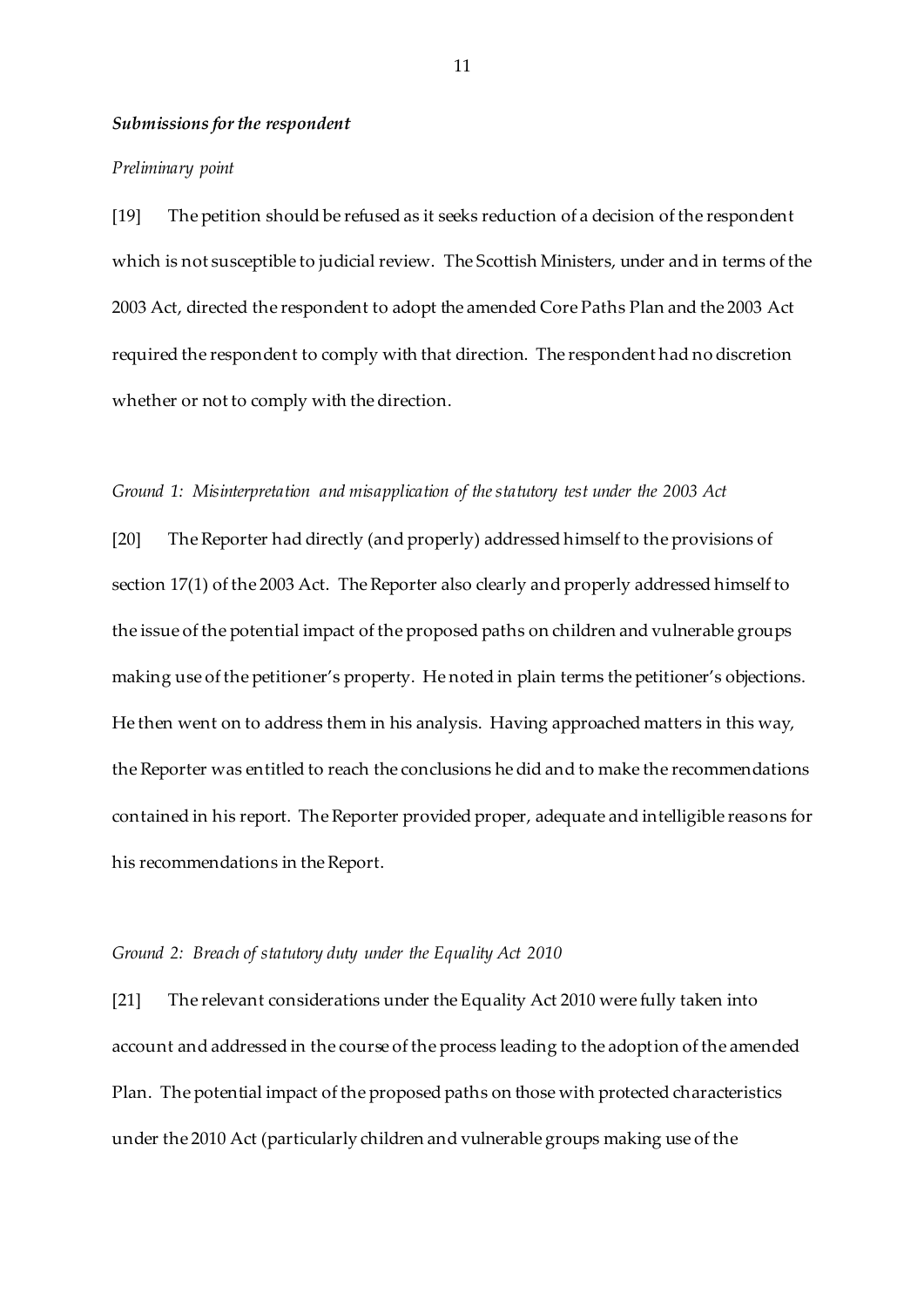petitioner's property) was a matter that was drawn to the attention of the Reporter and specifically addressed by him in his analysis.

[22] Furthermore, from an early stage in the process, the respondent considered the potential impact of the proposed amended Core Paths Plan on the petitioner's property. Reference was made, for example, to the letter from the respondent to the petitioner dated 12 August 2019. Moreover, the respondent undertook an EQIA on 29 October 2018 in advance of undertaking its consultation on the proposed amended Core Paths Plan. That assessment sought to identify and address barriers to participation in the consultation process. No such barriers existed and representations were made to, and considered by, both the respondent and the Reporter.

[23] The respondent had due regard to the matters under section 149 of the 2010 Act throughout and by way of the process leading to the adoption of the amended Core Paths Plan. So far as the respondent was aware, the Reporter and the Scottish Ministers also had due regard to those matters. Consideration of the adverse effects which adding core paths could have on persons with protected characteristics was addressed in the process leading to the adoption of the amended Core Paths Plan. The approach of the petitioner was to elevate issues of form over those of substance. Looking at the process as a whole, the requirements of section 149 of the 2010 Act were met. Reference was made to *R (on the application of Garner)* v *Elmbridge BC* [2011] EWHC 86 (Admin), at [11].

## *Submissions for the interested party*

*Ground 1: Misinterpretation and misapplication of the statutory test under the 2003 Act*

[24] The Scottish Ministers' role was limited to appointing, in appropriate circumstances, a person to resolve outstanding objections at a local inquiry, and to make a direction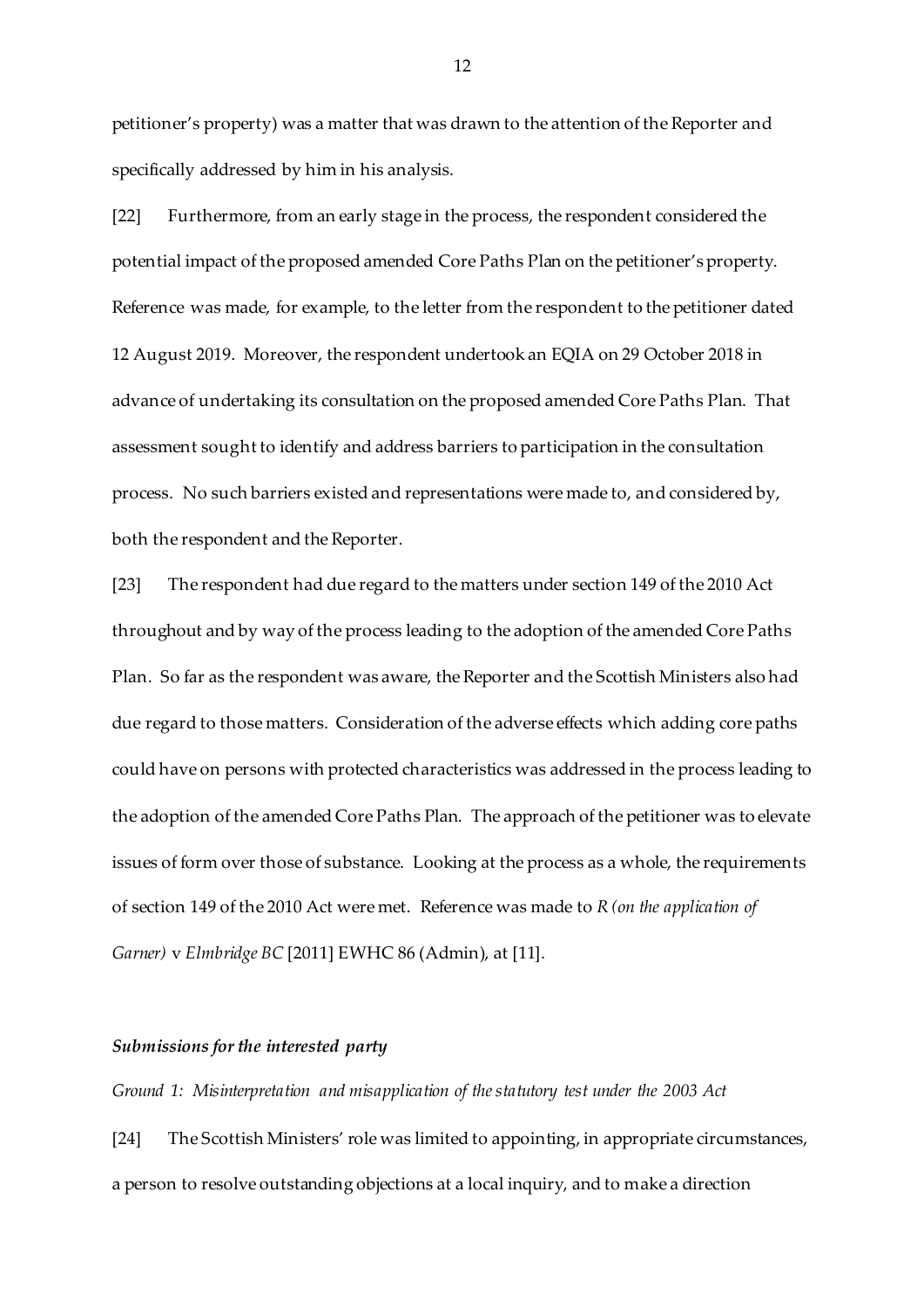following the resolution of those objections (sections 18(4) and 20A(5) and (8) of the 2003 Act). The petitioner's first ground of challenge required the report by the Reporter to be read in an overly restrictive way. The Reporter directly and properly addressed himself to the provisions of section 17(1) of the 2003 Act. Reading the report as a whole, it was clear that the Reporter considered the representations made, applied the correct test, and that there was no error of law in his approach.

[25] The Reporter was entitled to reach his conclusion based on the information before him and exercising his own planning judgement. The guidance recognised that a Core Paths Plan will change with circumstances over time and that the respondent has a wide discretion to review the plan for its area. There was no obligation on the Reporter to consider why paths ADD23 and ADD27 had not been part of the original Core Paths Plan. The Reporter's decision on the addition of core paths ADD23 and ADD27 was made having considered the objections from the petitioner, representations from the respondent, representations from members of the local community, and the Reporter's own observations as part of his site visit on 6 July 2020.

### *Ground 2: Breach of statutory duty under the Equality Act 2010*

[26] The petitioner's position was not supported by a relevant averment. The petitioner's objections provided limited detail or specification as to how the adoption of the proposed additional paths ADD23 and ADD27 would adversely impact those with protected characteristics. It was clear, reading the decision as a whole, that the Reporter engaged with the petitioner's representations on equalities issues (such as they were) and therefore complied with the 2010 Act as a matter of substance. He recognised the equalities issues raised by the petitioner but his conclusion was one which he was entitled to reach based on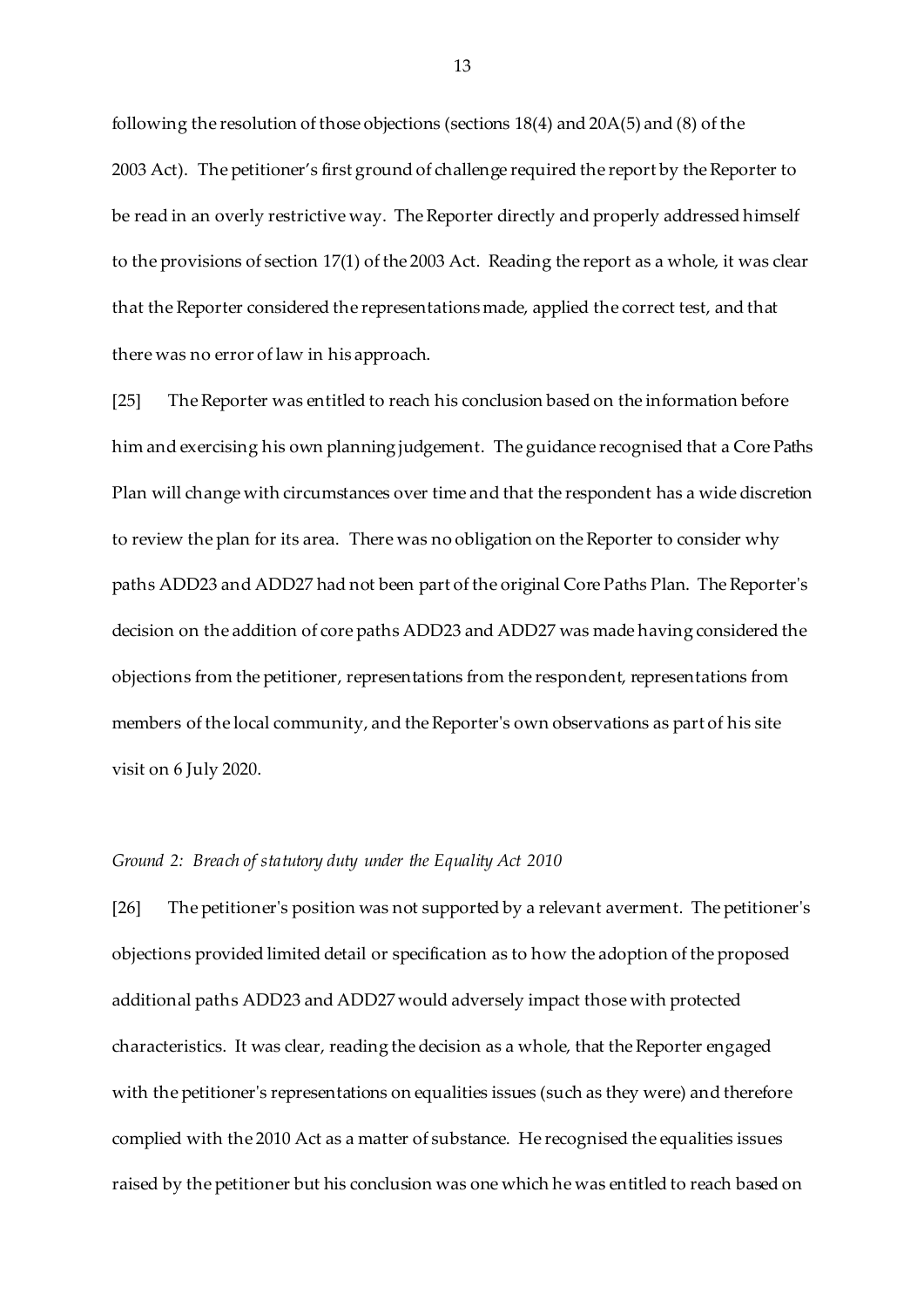the information before him and exercising his own planning judgement. Even if the Scottish Ministers failed to comply then it was highly likely that their decision would not have been substantially different. Reference was made to *R (on the application of Danning)* v *Sedgemoor District Council* [2021] EWHC 1649, at [61]-[63]. If there had been a breach of the public sector equality duty by the Scottish Ministers the court should exercise its discretion not to quash the direction.

### **Decision and reasons**

### *Preliminary point*

[27] Senior counsel for the respondent preferred to rest his case on the substantive issues and did not seek to develop the brief points made in written submissions on the preliminary matter. In my view, while the respondent was directed by the Scottish Ministers to adopt the amended Core Paths Plan, the respondent still went through a decision-making process. As explained further below, a paper prepared on behalf of the respondent for approval of the Core Paths Plan Review was presented and the board agreed to give approval. Moreover, even taking the direction to mean that there was no decision reached in relation to the additional paths, if the direction was based upon unlawful conclusions by the Reporter that would be a relevant factor in relation to the action of the respondent. If the petitioner were to succeed on its second ground, again that would suffice to allow the decision to be challenged, even though it followed upon a direction. The preliminary point made by the respondent does not therefore succeed.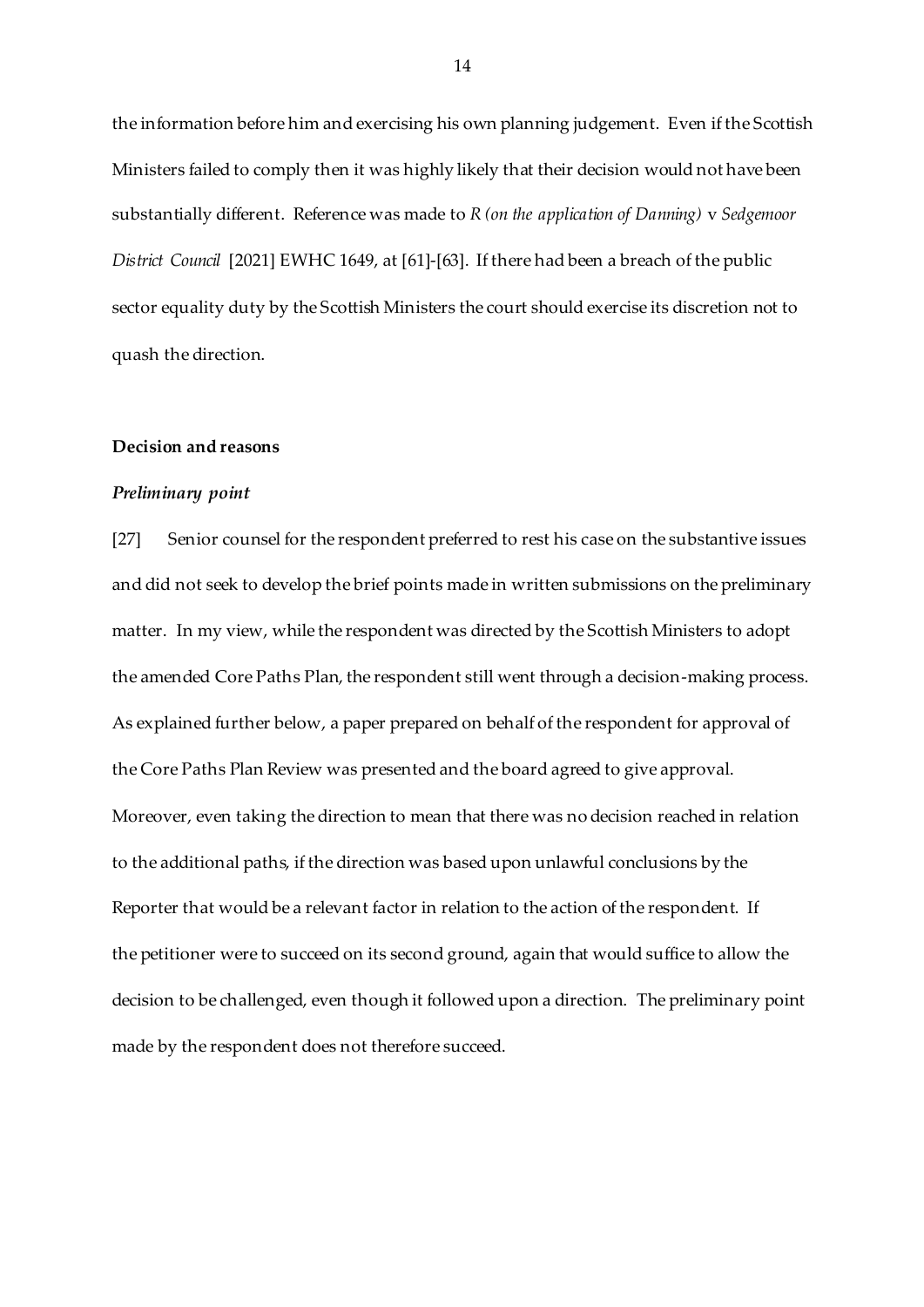#### *Ground 1: Misinterpretation and misapplication of the statutory test under the 2003 Act*

[28] A similar approach to that taken when considering review of planning decisions falls to be applied to the report issued by the Reporter. Thus, the report must be read (i) fairly and in good faith, and as a whole; (ii) in a straightforward down-to-earth manner, without excessive legalism or criticism; and (iii) as if by a well-informed reader who understands the principal controversial issues in the case: *Abbotskerswell Parish Council* v *SOSHCLG & others* [2021] EWHC 555 (Admin), Lang J at [53], under reference to several earlier authorities. The document setting out the decision should not be subjected to detailed textual analysis and criticism: *Moray Council* v *The Scottish Ministers* 2006 SC 691, Lord Justice-Clerk (Gill) at [28].

[29] The Reporter was required to exercise his judgment having considered all of the material before him, including the objections from the petitioner. The report began with a covering letter in which the Reporter expressly noted that the main question for the inquiry, in compliance with section 18(4) of the 2003 Act, was whether the changes, if adopted, fulfil the purpose mentioned in section 17(1) of providing a system of paths sufficient for the purpose of giving the public reasonable access throughout the authority's area. That is his task, as stated in section 20A(5). He explained that he had drawn upon other relevant sections of the Act and guidance, including "Part 1 Land Reform (Scotland) Act 2003: Guidance for Local Authorities and National Park Authorities", published in 2005. He noted that the existing Loch Lomond and the Trossachs Core Path Plan was adopted in 2010 and then made specific reference to section 20 of the 2003 Act and its key terms.

[30] The letter referred to the formal public consultation process, that ran from November 2018 to April 2019. The Reporter had requested and received written submissions and supplementary written submissions on behalf of the petitioner. The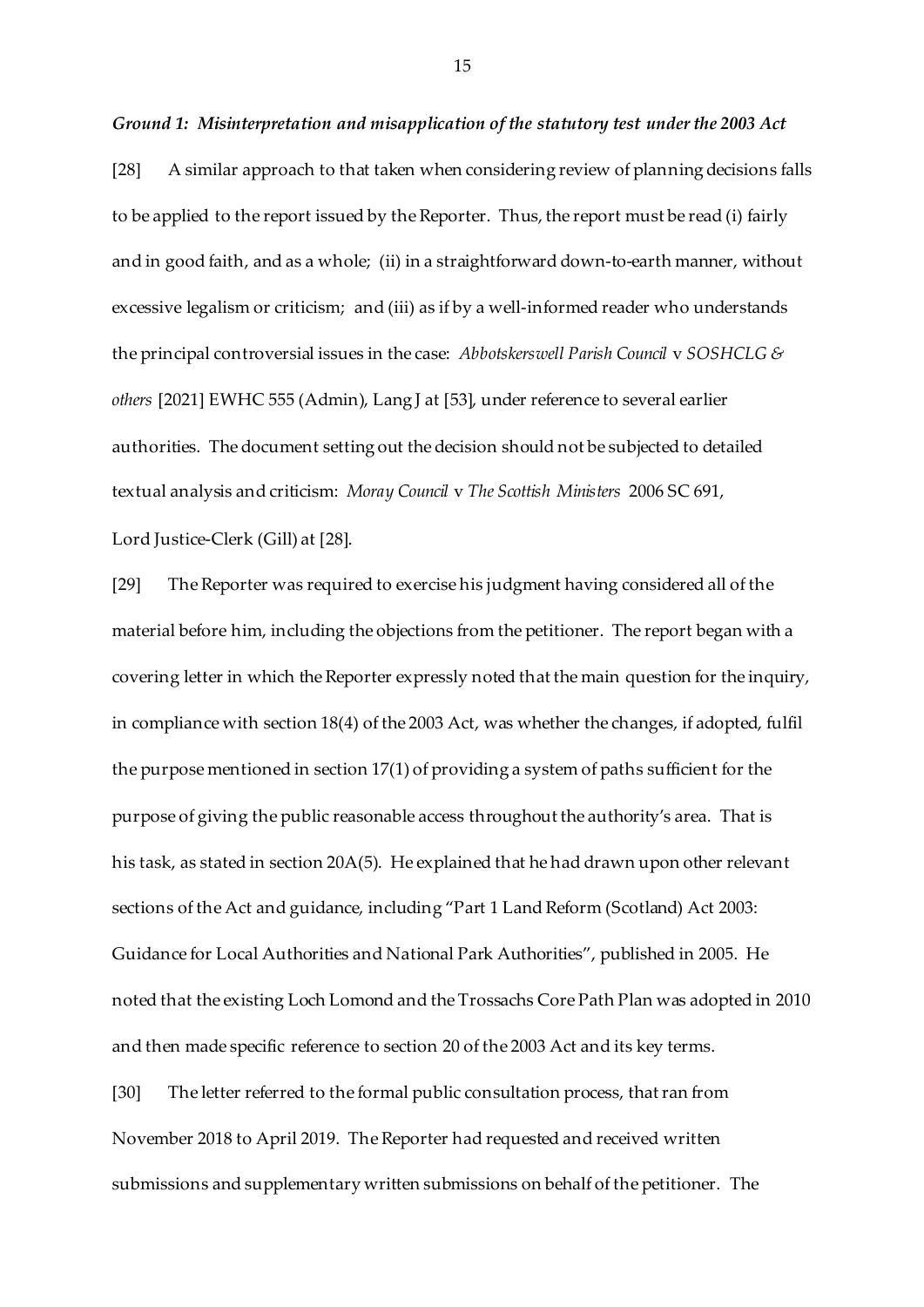report then set out summaries of the petitioner's objections and the respondent's response made to the Reporter. In the section headed "Reporter's Conclusions", he sets out, in 24 paragraphs, his conclusions and his reasons for reaching them. A recurring theme in his report is that the additional Core Paths will minimise the need for the public to be on public roads when, for example, walking between various locations. In particular, in paragraph 8 (quoted above) he decided that the addition of the paths "will provide a significant benefit to the sufficiency of the network by giving the public a better opportunity to access the area offroad". The reference to "sufficiency" reflects and addresses the requirements of section 17(1) of the 2003 Act, which he had already identified as having to be met. He was not able to identify a suitable and better route than the proposed added paths. It is clear that he was not addressing himself only to the question of improving access; rather, he was directly and specifically addressing the tests as set out in the statute.

[31] The petitioner founds upon the fact that the original plan (in 2010) must have been considered sufficient for the purpose of giving the public reasonable access throughout the area. Under section 20(1)(b) of the 2003 Act, the authority may review the plan, for the purpose of "ensuring that the core paths plan continues to give the public reasonable access throughout their area". The guidance refers to the possibility of a change in circumstances as a basis for adding further paths. But it cannot, in my view, be correct that absent a change in circumstances the previous decision as to what paths were required is somehow conclusive and binding and must remain as it was, without additions. There is nothing in the wording of the statute, or the guidance, to that effect. Rather, section 20(1)(b) recognises that the position may be reviewed and that provision is not to be read as requiring a change in circumstances. It simply allows a review which may result in a different and additional approach to achieving sufficient reasonable access.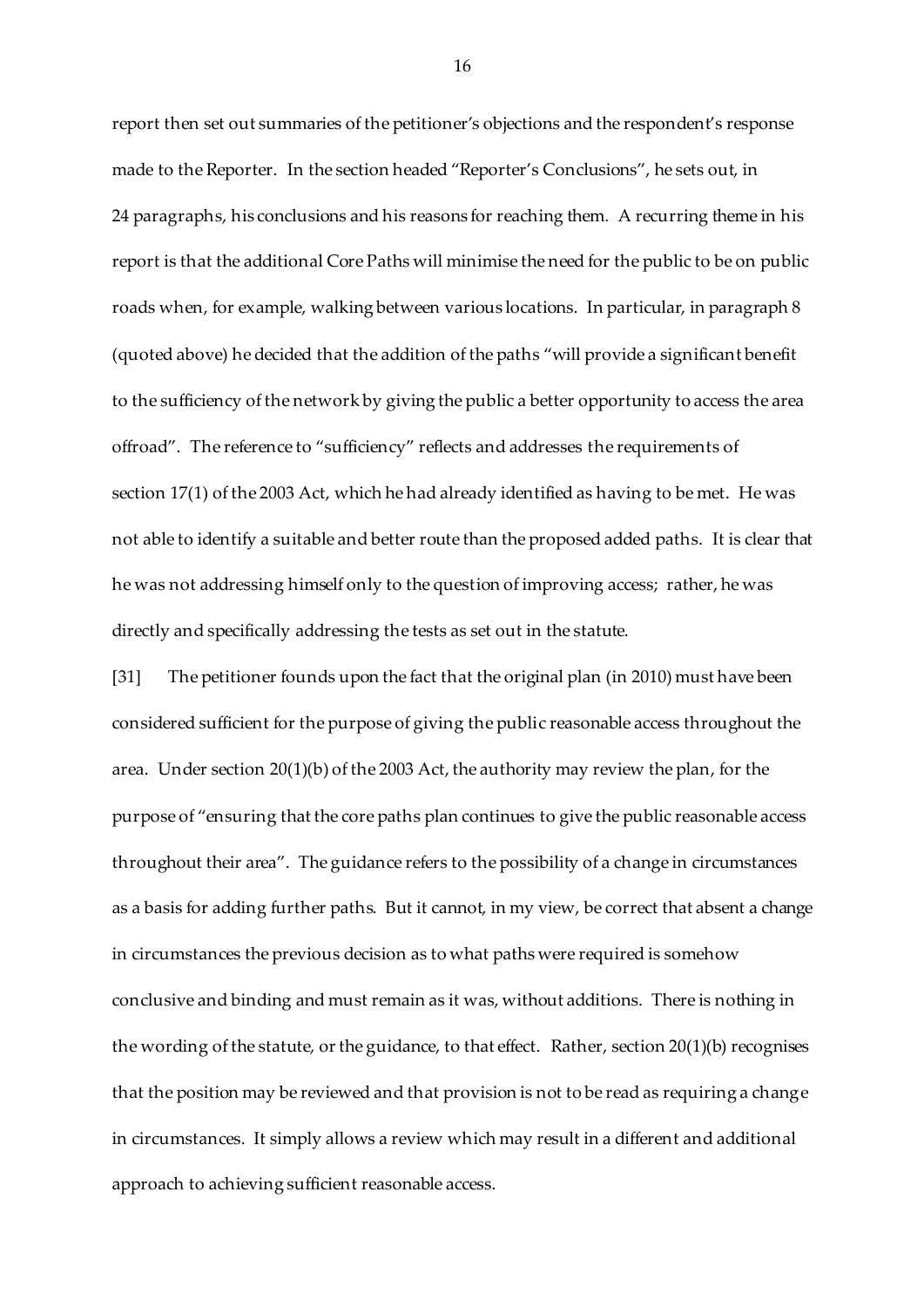[32] In paragraph 17, as quoted above, the Reporter refers to children and vulnerable groups. He makes reference to two examples, which as senior counsel for the petitioner observed differ from the kind of persons using the petitioner's grounds. But these were simply examples and do not in my view, when reading the whole report, in any way undermine the approach he took. One of the factors which the Reporter specifically took into account in relation to proposed path ADD27 is that it will divert walkers away from the more sensitive parts of the petitioner's property.

[33] In relation to the reference to "insurmountable" in paragraph 18 of the report, when read in context the Reporter was simply saying that there were ways, proposed by the authority, to assist the petitioner in respect of its concerns about groups undertaking activities in the areas to which the public also had access. Any difficulties regarding that specific point could be mitigated and in that respect were not insurmountable. He was referring to practical ways of dealing with the petitioner's concerns when considering how the provision of the added paths would interact with or affect groups using the grounds. When read in the context of the report as a whole, paragraph 18 simply formed part of the balancing exercise carried out by the Reporter. He properly balanced the interests of the landowner (and those using the land) against the interests of those who would be exercising the access rights over the additional core paths.

[34] I see no real force in the petitioner's further point that the Reporter failed to give proper reasons for the adoption of the Plan. His reasons meet the test of being proper, adequate and intelligible: *North Lanarkshire Council* v *Scottish Ministers* 2017 SC 88, Lord Drummond Young, giving the Opinion of the court, at [27]-[32]. The informed reader is left in no substantial doubt: *South Bucks DC* v *Porter (No 2)* [2004] 1 WLR 1953, Lord Brown at [35]-[36]; *Moray Council* v *The Scottish Ministers* 2006 SC 691,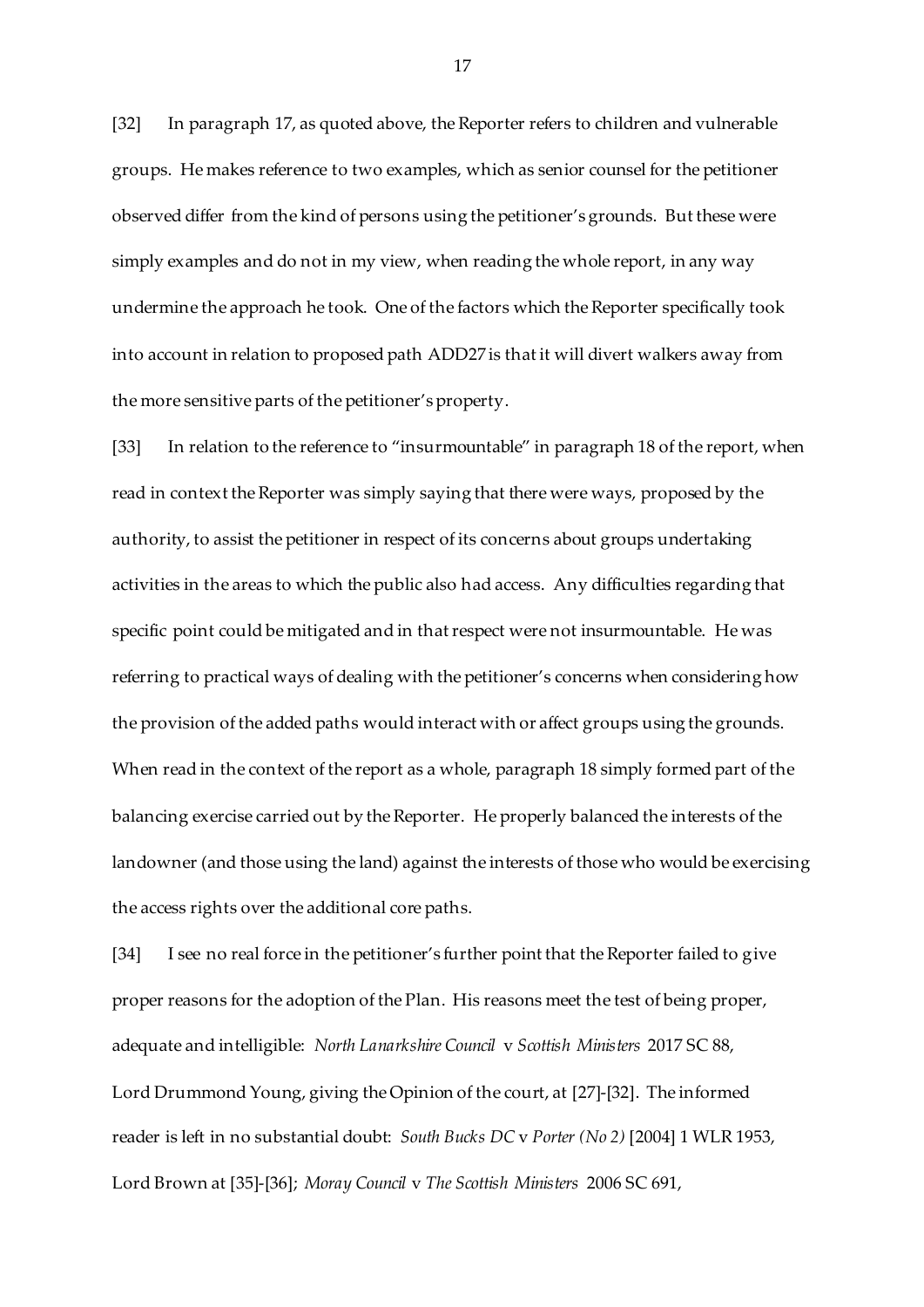Lord Justice-Clerk (Gill) at [28]-[30]; *Wordie Property Co Ltd* v *Secretary of State for Scotland* 1984 SLT 345 Lord President (Emslie) at 348. The fact that he expressed the decision reasonably succinctly is of no moment: *Taylor* v *Scottish Ministers* 2019 SLT 681, Lord President (Carloway) at [46], citing with approval *Uprichard* v *Scottish Ministers* 2013 SC (UKSC) 219, Lord Reed at [48].

[35] The Reporter was entitled to reach the conclusions he did and to make the recommendations contained in his Report. There was no misinterpretation or misapplication of the statutory test under the 2003 Act and no error of law. I therefore conclude that the petitioner's first challenge is not well-founded and must fail.

## *Ground 2: Breach of statutory duty under the Equality Act 2010*

[36] Parties were in agreement about the relevant legal principles to be applied. Various cases in which key points are summarised were referred to in submissions, including *Bracking* v *Secretary of State for Work and Pensions*, McCombe LJ at [24]-[26]) and *Hotak* v *London Borough of Southwark* [2015] UKSC 30, [2016] AC 811, Lord Neuberger at [74]-[75]. It suffices simply to note the following points from particular cases. It is clear that a decision will not be erroneous in law simply because the statutory language or statutory test has not specifically been referred to in it: *R (on the application of Garner)* v *Elmbridge BC* [2011] EWHC 86 (Admin), Ouseley J at [11]. The question is whether, having regard to the substance of the decision and its reasoning, the decision-maker has had due regard to the relevant statutory need: *R (on the application of Baker)* v *Secretary of State for Communities and Local Government* [2008] EWCA Civ 141, Dyson LJ at [37]. The requirement is to have due regard to the policy objectives in section 149 and if these are properly considered and put in the balance it is for the decision-maker to decide what weight to give to them: *R (on the*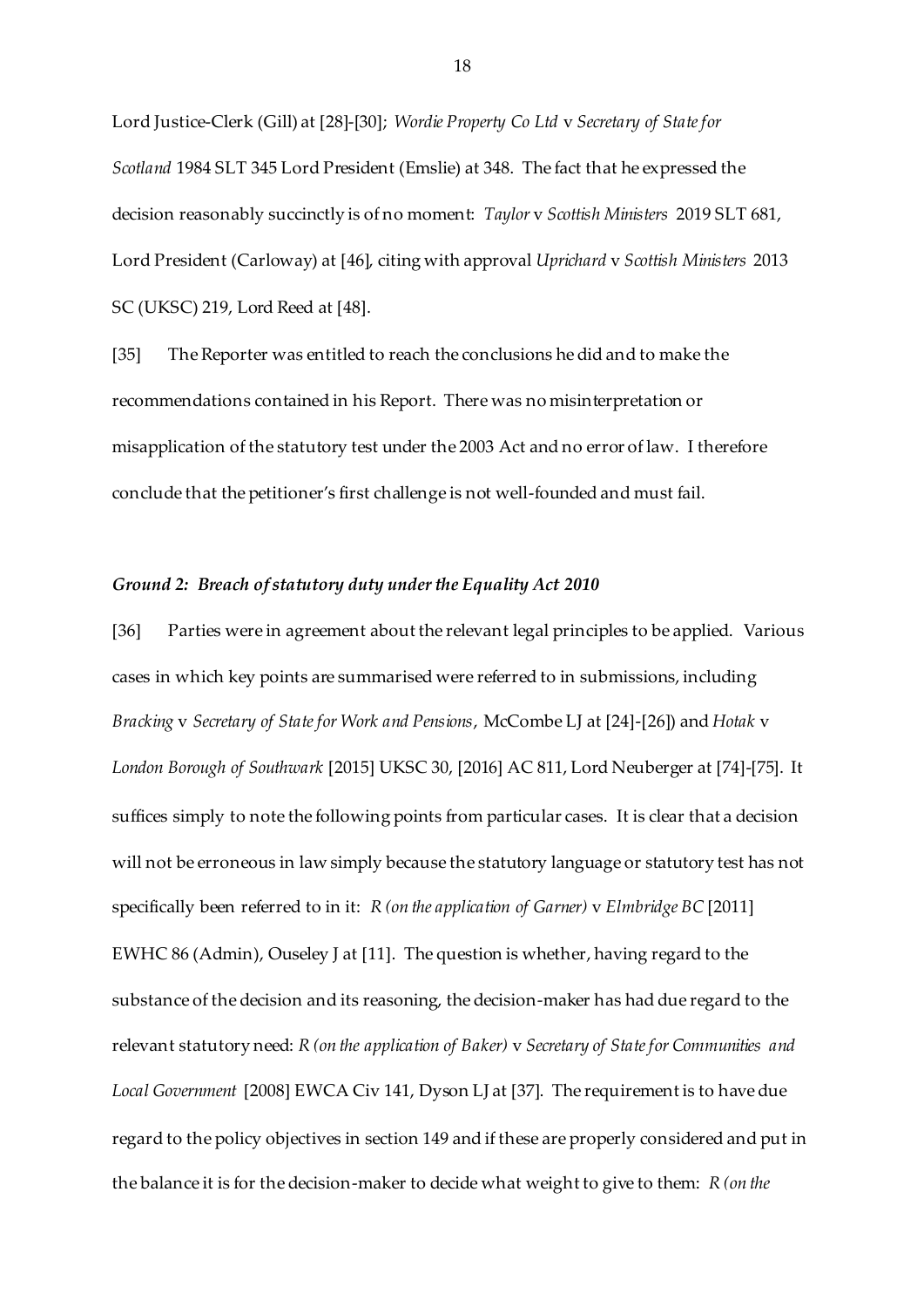*application of Sophia Sheakh)* v *London Borough of Lambeth* [2021] EWHC 1745 (Admin)*,* Kerr J at [146]-[147].

[37] The equality issue that arose here, as referred to in the submissions on behalf of the petitioner made to the Reporter, was the potential impact of the additional paths on children and vulnerable groups. No express reference was made in the report to the public sector equality duty under the 2010 Act but, as already indicated, the Reporter properly considered that matter in reaching his conclusions. Looking at the substance of his decision and reasoning, he therefore recognised and had due regard to the equality issue raised. He put it in the balance, giving weight to the point, but concluded that it did not outweigh the other relevant factors.

[38] Turning to the alleged failures by the respondent and the Scottish Ministers to comply with the public sector equality duty, it is correct (as the authorities make clear) that the duty is non-delegable. Senior counsel for the petitioner submitted that the decision-maker cannot be taken to know what his or her officials know or what may have been in the minds of officials in proffering their advice (under reference to *R (National Association of Health Stores)* v *Department of Health* [2005] EWCA Civ 154, Sedley LJ at [26]-[27]. He also relied upon the point that the assessment on equality must be done before the adoption of a proposed policy and not merely as a "rearguard action", following a concluded decision: *Kaur & Shah* v *LB Ealing*, Moses LJ at [23]-[24].

[39] It is correct that neither the respondent nor the Scottish Ministers issued a document which made reference to them having had due regard to the requirements of section 149 of the 2010 Act. However, by their letter to the respondent dated 23 March 2021, the Scottish Ministers stated that they had considered the Reporter's findings and recommendations and accepted his recommendations. At the meeting of the respondent's board on 14 June 2021 a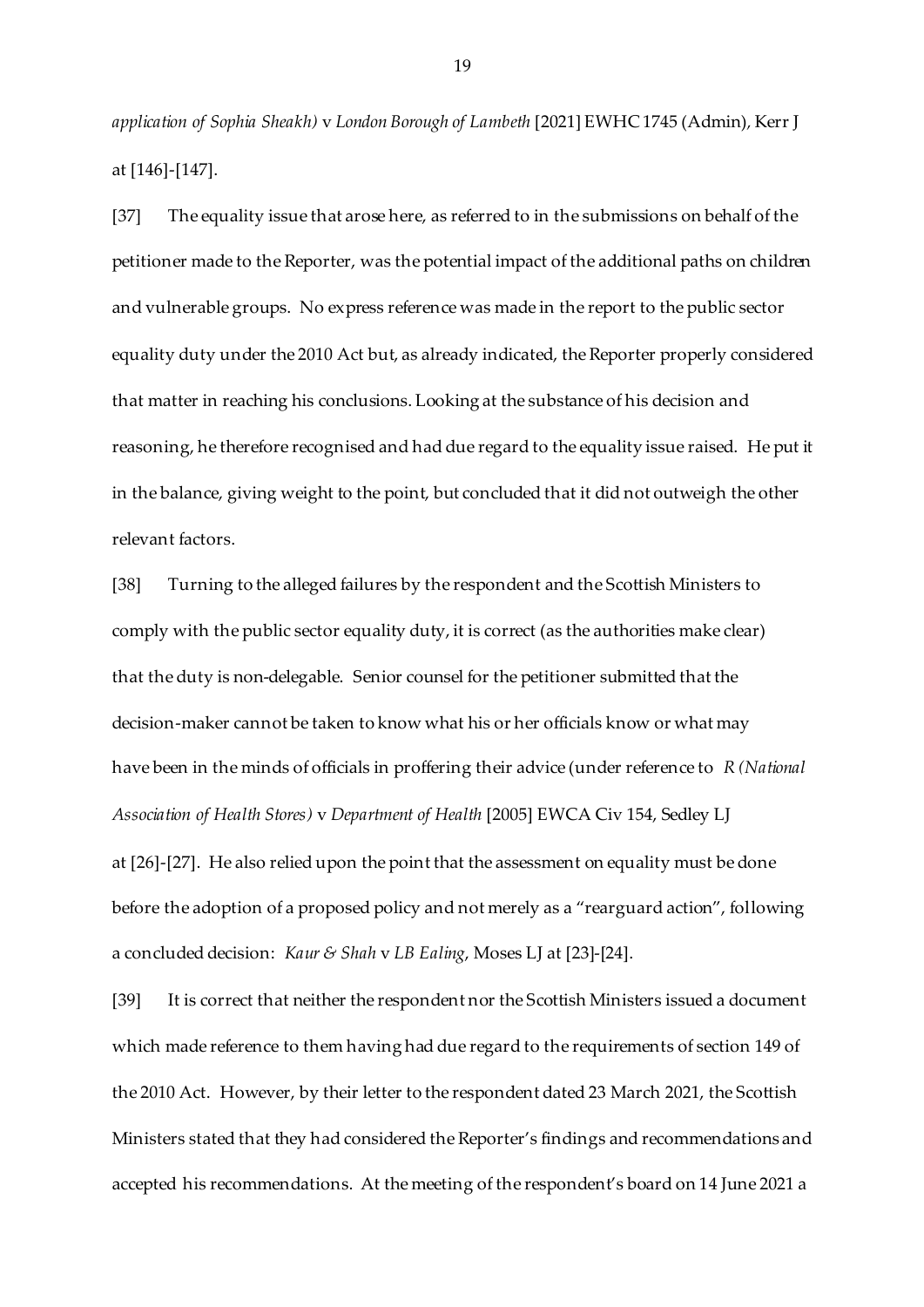paper for approval of the Core Paths Plan Review was presented. Among other things, the paper referred to the inquiry, the report and the letter of direction from the Scottish Ministers, and recommended that the board formally adopt the amended Core Paths Plan. The report was appended to the paper. The paper noted that the Reporter agreed with the respondent's position relating to all outstanding objections. The board members agreed to formally adopt the amended Plan.

[40] In my view, there is no requirement, whether in the 2010 Act or identified in the authorities, for the respondent or the Scottish Ministers to set out in a document their own respective positions in relation to the equality issues. The report, and the Reporter's reasoning and conclusions, formed an integral part of the overall process and were plainly fundamental to the decisions of the respondent and the Scottish Ministers. The inquiry is the specified approach under the 2003 Act. Thereafter, the Scottish Ministers were in the position of deciding whether or not to accept the Reporter's reasoning and recommendations. These were accepted in full. The respondent was directed to adopt the recommendations. In those circumstances, the core underlying document, expressly accepted and adopted by the Scottish Ministers and at least by clear implication also by the respondent, suffices if it addresses in substance the issues in section 149. It does so. Properly viewed, it is inherently part and parcel of the reasons why the respondent and Scottish Ministers reached their decisions. They were not relying on what they thought was in the mind of officials, nor were they taking a "rearguard action". There was no need to carry out, as it were, a form-filling exercise stating that regard had been had to the provisions of the 2010 Act when the adopted report clearly did so.

[41] The respondent's EQIA focused upon whether there were barriers to the making of representations by or on behalf of persons with protected characteristics, which I accept